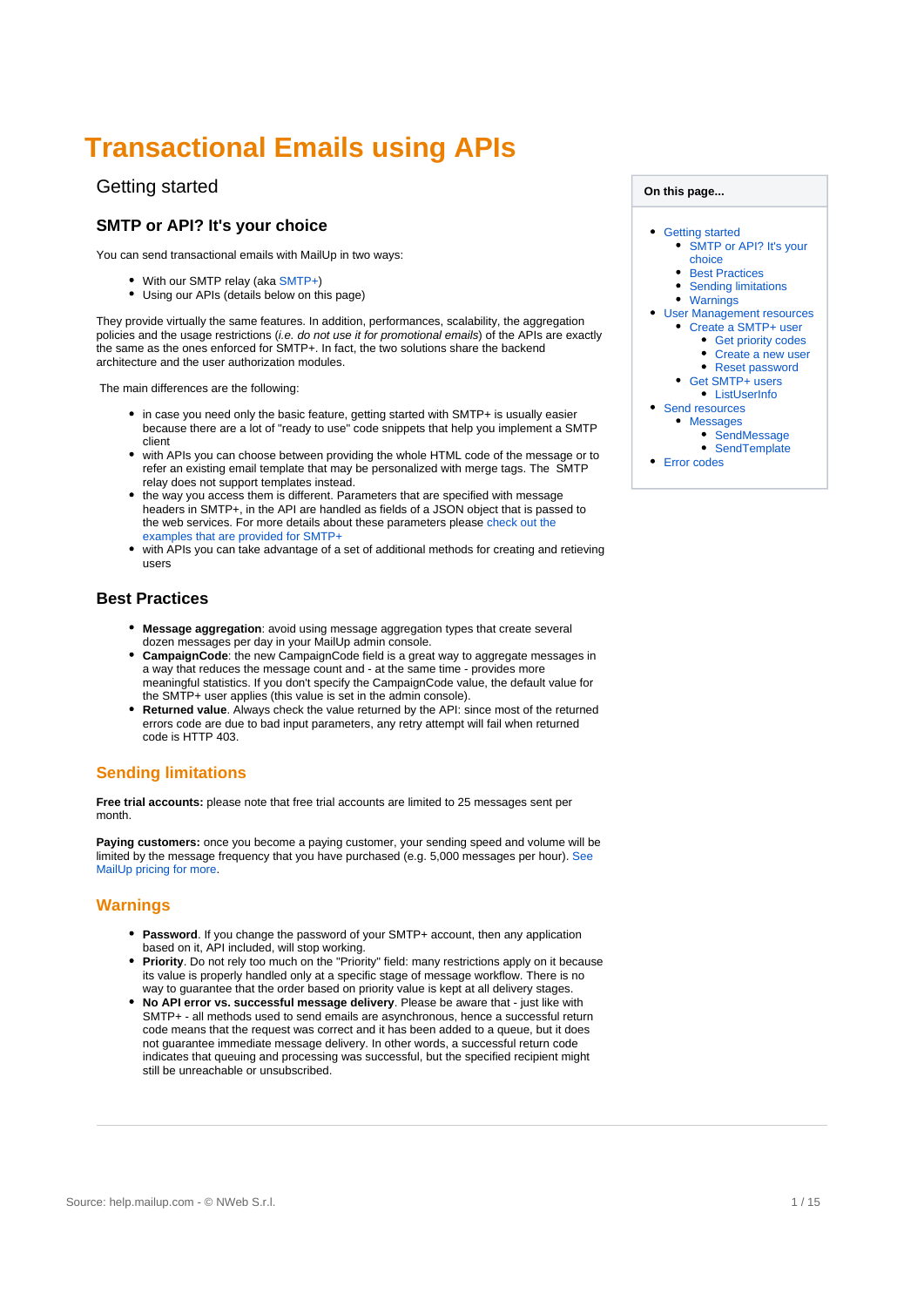## User Management resources

Depending on the invoked method, user management resources may require different credentials and authentication methods.

| <b>Authentication type</b>               | <b>References</b>               | <b>Description</b>                                                                                                                                     |  |
|------------------------------------------|---------------------------------|--------------------------------------------------------------------------------------------------------------------------------------------------------|--|
| OAuth 2                                  | Authenticating<br>with OAuth v2 | Standard OAuth 2 with access and refresh tokens. In the request you must add the following<br>header:                                                  |  |
|                                          |                                 | Authorization: Bearer {access_token}                                                                                                                   |  |
|                                          |                                 | Note: OAuth 2 requires the MailUp account credentials, not SMTP+ username and password                                                                 |  |
| SMTP+ credentials in<br>the request body | <b>SMTP</b> relay<br>service    | SMTP+ username and password must be included in each request through the "User"<br>parameter inside the request body.                                  |  |
|                                          |                                 | "User": { "Username": "YourSmtpPlusUsername", "Secret": "<br>YourSmtpPlusPassword" }                                                                   |  |
|                                          |                                 | An error may be returned when the SMTP+ user is blocked. In this case you could use the "Li<br>stUserInfo" method to get more details about that user. |  |
|                                          |                                 | For example, there could be a billing issue.                                                                                                           |  |

## <span id="page-1-0"></span>**Create a SMTP+ user**

To access resources and to use the methods, you must have an active account with an enabled SMTP+ user (SMTP+ users have the "sNNNNN\_NN" name format). You can create SMTP+ accounts and retrieve their credentials:

- 1. from within the MailUp platform. See: [SMTP Settings](https://help.mailup.com/display/MUG/SMTP+Settings)
- 2. calling a REST API endpoint

In this page we explain how to create a SMTP+ account using the REST API endpoint.

#### <span id="page-1-1"></span>**Get priority codes**

| <b>Description</b>            | Service method to get the enumerated types of the available priority levels                 |  |
|-------------------------------|---------------------------------------------------------------------------------------------|--|
| Authentication                | OAuth 2                                                                                     |  |
| <b>HTTP Method</b>            | <b>GET</b>                                                                                  |  |
| <b>URL</b>                    | https://services.mailup.com/api/v1.1/rest/ConsoleService.svc/Console<br>/SmtpPlusPriorities |  |
| <b>JSON request (example)</b> | none                                                                                        |  |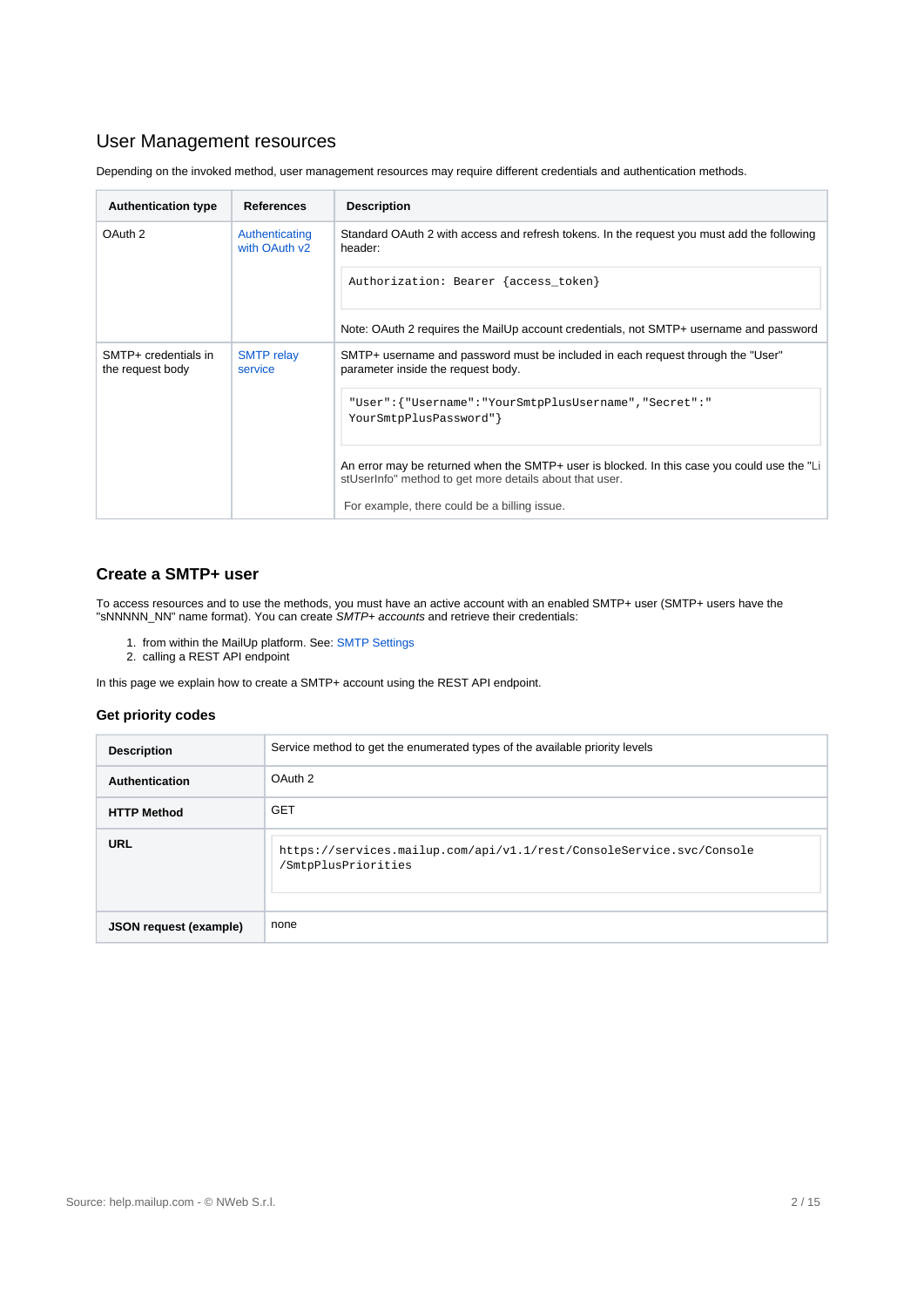| <b>JSON response</b> | $\mathbf{r}$               |
|----------------------|----------------------------|
| (example)            |                            |
|                      |                            |
|                      | "PriorityCode": $1,$       |
|                      | "PriorityName": "VeryHigh" |
|                      | $\}$ ,                     |
|                      | {                          |
|                      | "PriorityCode": 2,         |
|                      | "PriorityName": "High"     |
|                      | $\}$ ,                     |
|                      |                            |
|                      |                            |
|                      | "PriorityCode": 3,         |
|                      | "PriorityName": "Normal"   |
|                      | $\}$ ,                     |
|                      | €                          |
|                      | "PriorityCode": 4,         |
|                      | "PriorityName": "Low"      |
|                      | $\}$ ,                     |
|                      |                            |
|                      |                            |
|                      | "PriorityCode": 5,         |
|                      | "PriorityName": "VeryLow"  |
|                      |                            |
|                      | -1                         |
|                      |                            |
|                      |                            |
|                      |                            |
|                      |                            |
|                      |                            |
|                      |                            |
|                      |                            |
| Paging and filtering | none                       |
| (example)            |                            |

#### <span id="page-2-0"></span>**Create a new user**

| <b>Description</b>               | Before creating a SMTP+ user you have to define one or more trusted senders email and/or one or more trusted<br>domains. To retrieve the list of trusted emails please refer to this page. Remember that you can create a SMTP+ user<br>only if all the trusted senders you provide in the TrustedSenders field have the StatusCode property equals to 1<br>(Confirmed): you can find this information here. |  |  |  |
|----------------------------------|--------------------------------------------------------------------------------------------------------------------------------------------------------------------------------------------------------------------------------------------------------------------------------------------------------------------------------------------------------------------------------------------------------------|--|--|--|
| Authentication                   | OAuth <sub>2</sub>                                                                                                                                                                                                                                                                                                                                                                                           |  |  |  |
| <b>HTTP Method</b>               | <b>POST</b>                                                                                                                                                                                                                                                                                                                                                                                                  |  |  |  |
| <b>URL</b>                       | https://services.mailup.com/api/v1.1/rest/ConsoleService.svc/Console/List/{id_list}<br>/SmtpPlus                                                                                                                                                                                                                                                                                                             |  |  |  |
| <b>JSON request</b><br>(example) | "IsEnabled": true,<br>"Note": "Your notes",<br>"PriorityCode": 2,<br>"TrustedDomains": ["yourtrusteddomain.com"],<br>"TrustedSenders": [ "you@yourtrusteddomain.com"]                                                                                                                                                                                                                                        |  |  |  |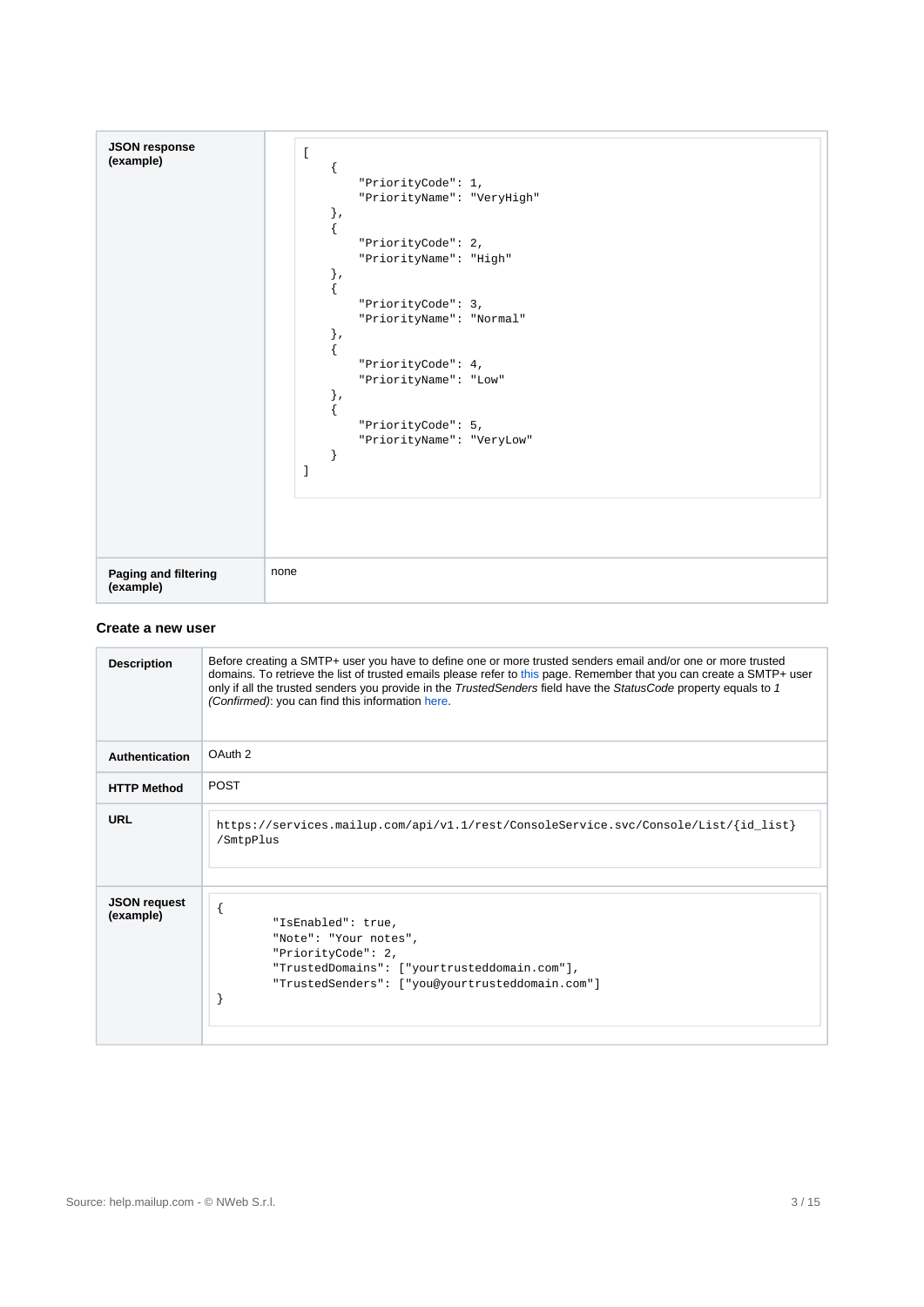| <b>JSON</b><br>response              | If your request is correct, you receive the following response:                                                                                                                                                                                                                                                                                                                                                                                                                                                                                                                                                                                                                                                                                                                                                                                                                                   |  |  |  |  |  |
|--------------------------------------|---------------------------------------------------------------------------------------------------------------------------------------------------------------------------------------------------------------------------------------------------------------------------------------------------------------------------------------------------------------------------------------------------------------------------------------------------------------------------------------------------------------------------------------------------------------------------------------------------------------------------------------------------------------------------------------------------------------------------------------------------------------------------------------------------------------------------------------------------------------------------------------------------|--|--|--|--|--|
| (example)                            | 200 OK                                                                                                                                                                                                                                                                                                                                                                                                                                                                                                                                                                                                                                                                                                                                                                                                                                                                                            |  |  |  |  |  |
|                                      | ₹<br>"CreationDate": "2017-06-30 10:32:38Z",<br>"IdList": $2,$<br>"IsEnabled": true,<br>"Note": "",<br>"Password": "ut0ee?k9jv",<br>"PriorityCode": 3,<br>"SmtpPlusEncryption": "NONE, STARTTLS",<br>"SmtpPlusPort": "25, 80, 1025-5000",<br>"SmtpPlusServer": "in.smtpok.com",<br>"TrustedDomains": [<br>"yourtrusteddomain.com"<br>$\cdot$<br>"TrustedSenders": [<br>" "you@yourtrusteddomain.com""<br>1,<br>"UpdateDate": "2017-06-30 10:32:38Z",<br>"Username": "sXXXXX_XX"<br><sup>}</sup>                                                                                                                                                                                                                                                                                                                                                                                                   |  |  |  |  |  |
|                                      | You receive a 400 Bad request response containing the reason into the Error Description field when you try to<br>create an account with:<br>• a missing or empty request body<br>• a wrong PriorityCode value (to retrieve the list of valid priority codes please refer to the Get priority codes<br>paragraph)<br>• both the fields TrustedDomains and TrustedSenders are empty<br>• at least an email address not trusted into the TrustedSenders field<br>• at least a domain address not trusted into the TrustedDomains field<br>You receive a 403 Forbidden response, containing the reason in the Error Description field, when the SMTP+<br>user management option is not enabled in your platform.<br>A HTTP 500 error is returned if the specified sender address has raised a warning in the deliverability checkup<br>process (refer to "Account settings > Deliverability checkup") |  |  |  |  |  |
| Paging and<br>filtering<br>(example) | none                                                                                                                                                                                                                                                                                                                                                                                                                                                                                                                                                                                                                                                                                                                                                                                                                                                                                              |  |  |  |  |  |

#### <span id="page-3-0"></span>**Reset password**

| <b>Description</b> | Reset the password for the specified SMTP+ user. MailUp is in charge of creating a new password and<br>providing it in the response body |
|--------------------|------------------------------------------------------------------------------------------------------------------------------------------|
| Authentication     | OAuth <sub>2</sub>                                                                                                                       |
| <b>HTTP Method</b> | <b>POST</b>                                                                                                                              |
| <b>URL</b>         | https://services.mailup.com/api/v1.1/rest/ConsoleService.svc/Console/List/<br>{ID_LIST}/SmtpPlus/Reset                                   |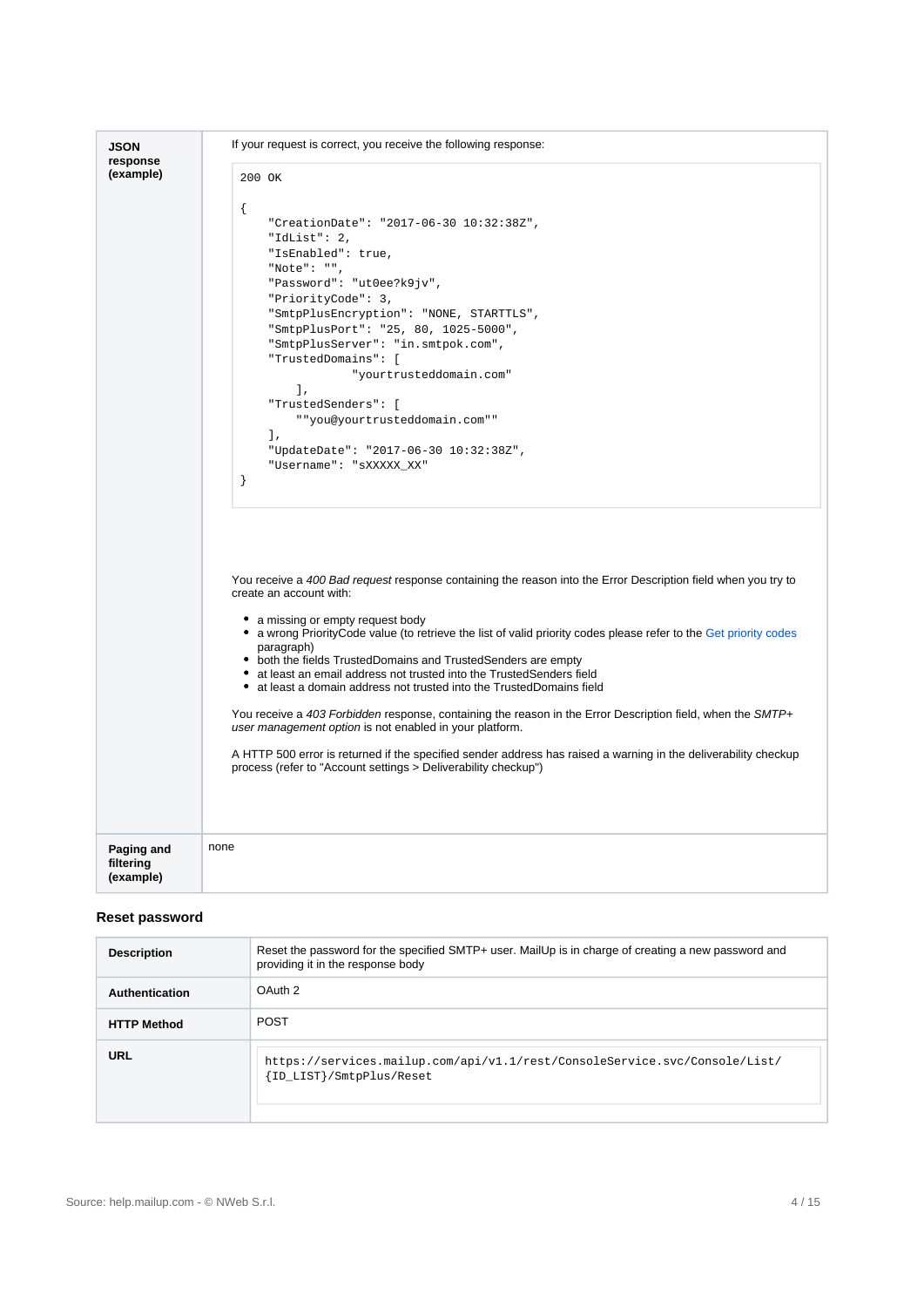| <b>JSON request</b><br>(example)  | $\{$<br>"Username": " <username>"<br/><math>\}</math></username>                                                                                                                                                                                                                                                                                                                                                                                                                                                                                                                                                                                                                                                                                            |
|-----------------------------------|-------------------------------------------------------------------------------------------------------------------------------------------------------------------------------------------------------------------------------------------------------------------------------------------------------------------------------------------------------------------------------------------------------------------------------------------------------------------------------------------------------------------------------------------------------------------------------------------------------------------------------------------------------------------------------------------------------------------------------------------------------------|
| <b>JSON response</b><br>(example) | 200 OK<br>$\{$<br>"CreationDate": "2017-08-11 07:42:45Z",<br>"IdList": $2,$<br>"IsEnabled": true,<br>"IsTrusted": true,<br>"Note": "My notes",<br>"Password": " <the new="" password="">",<br/>"PriorityCode": 3,<br/>"SmtpPlusEncryption": "NONE, STARTTLS",<br/>"SmtpPlusPort": "25, 80, 1025-5000",<br/>"SmtpPlusServer": "fast.smtpok.com",<br/>"TrustedDomains": <math>[]</math>,<br/>"TrustedSenders": [<br/>"you@yourtrusteddomain.com"<br/>1,<br/>"UpdateDate": "2017-08-11 08:44:50Z",<br/>"Username": "<username>"<br/><math>\}</math><br/>If something goes wrong:<br/>404 NotFound<br/><math>\{</math><br/>"ErrorCode": "404",<br/>"ErrorDescription": "Account not found.",<br/>"ErrorName": "NotFound",<br/>"ErrorStack": ""</username></the> |
| Paging and filtering              | $\}$<br>none                                                                                                                                                                                                                                                                                                                                                                                                                                                                                                                                                                                                                                                                                                                                                |
| (example)                         |                                                                                                                                                                                                                                                                                                                                                                                                                                                                                                                                                                                                                                                                                                                                                             |

#### <span id="page-4-0"></span>**Get SMTP+ users**

Use ListUserInfo to retrieve status details about current SMTP+ user or other SMTP+ users that belong to the same List of a specified MailUp account.

#### <span id="page-4-1"></span>**ListUserInfo**

| <b>Description</b>    | This method returns the list of SMTP+ users that exist in the List of a specified MailUp account. Status details of<br>each user are provided |  |
|-----------------------|-----------------------------------------------------------------------------------------------------------------------------------------------|--|
| <b>Authentication</b> | SMTP+ credentials in the request body                                                                                                         |  |
| <b>HTTP Method</b>    | <b>POST</b>                                                                                                                                   |  |
| URL                   | https://send.mailup.com/API/v2.0/users/listuserinfo                                                                                           |  |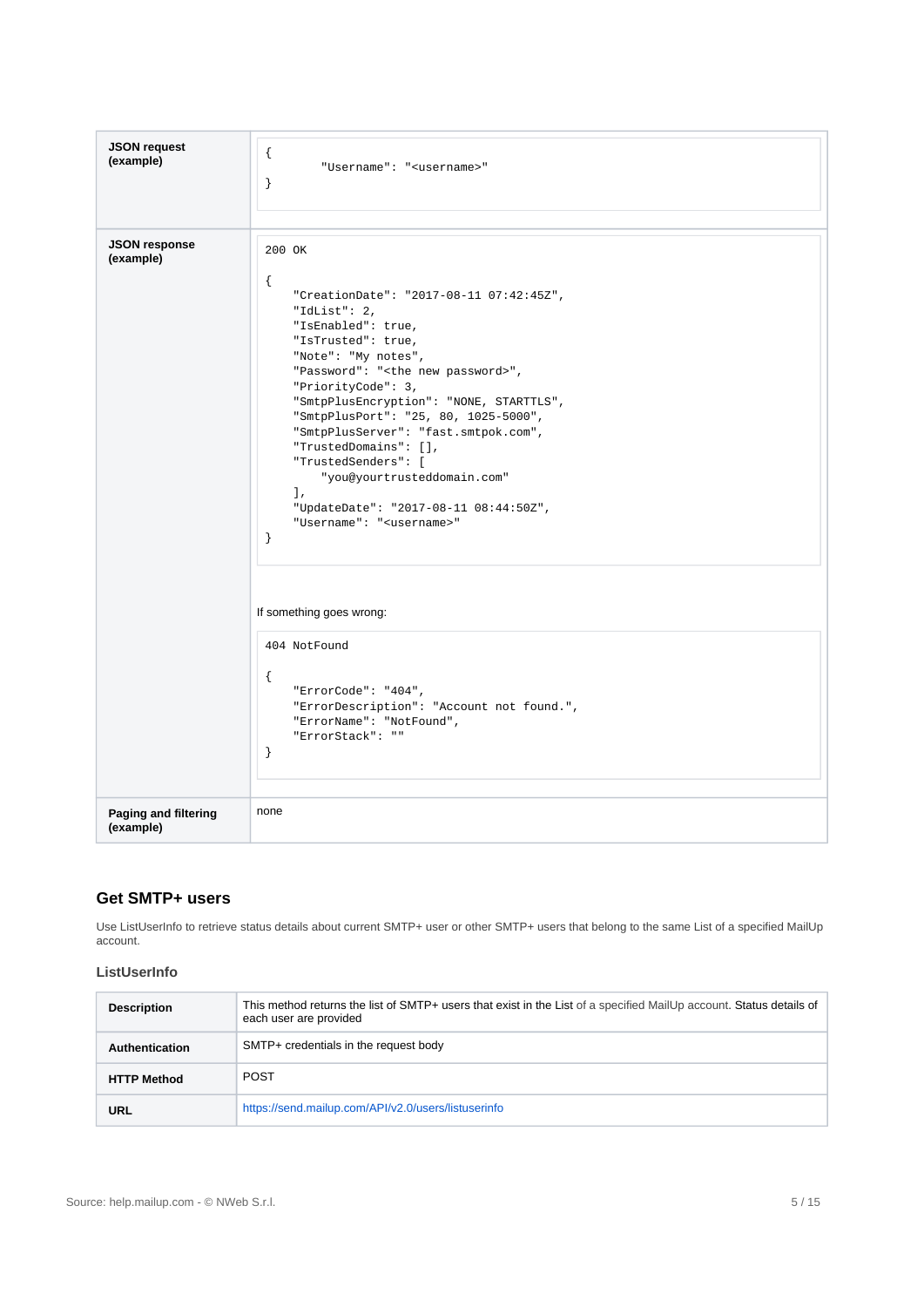|                                  | ListUsersDTO                                              |                    |                                                                                                                                                                            |  |  |
|----------------------------------|-----------------------------------------------------------|--------------------|----------------------------------------------------------------------------------------------------------------------------------------------------------------------------|--|--|
|                                  | <b>Parameter</b>                                          | <b>Type</b>        | <b>Description</b>                                                                                                                                                         |  |  |
|                                  | <b>SMTPUserD</b><br>the calling User<br>User<br>TO        |                    |                                                                                                                                                                            |  |  |
|                                  | Username                                                  | String             | optional User from which to read the profile, if omitted the method<br>returns all users                                                                                   |  |  |
|                                  | List <userinfodto>).<br/><b>UserInfoDTO</b></userinfodto> |                    | See the SendMessage reference for the definition of SMTPUserDTO<br>The response is given by a JSON or XML document that has the structure of a list of users information ( |  |  |
|                                  | <b>Parameter</b>                                          | <b>Type</b>        | <b>Description</b>                                                                                                                                                         |  |  |
|                                  | Username                                                  | <b>SMTPUserDTO</b> | the username                                                                                                                                                               |  |  |
|                                  | <b>IdConsole</b>                                          | long               | the MailUp account ID                                                                                                                                                      |  |  |
|                                  | <b>IdList</b>                                             | long               | the List Id within that account                                                                                                                                            |  |  |
|                                  | <b>IsEnabled</b>                                          | bool               | true if the user is enabled                                                                                                                                                |  |  |
|                                  | Priority                                                  | int                | default priority setting for messages sent by this user                                                                                                                    |  |  |
|                                  | Note                                                      | string             | admin notes                                                                                                                                                                |  |  |
|                                  | CreationDate                                              | datetime           | creation date                                                                                                                                                              |  |  |
|                                  | UpdateDate                                                | datetime           | last updated date                                                                                                                                                          |  |  |
|                                  | DomainList                                                | string             | list of allowed domains                                                                                                                                                    |  |  |
|                                  | SenderList                                                | string             | list of allowed email senders                                                                                                                                              |  |  |
|                                  | <b>BlockUntil</b>                                         | datetime           | date until the user is blocked                                                                                                                                             |  |  |
|                                  | AdminBlock                                                | bool               | true if the user is blocked by the system administrator                                                                                                                    |  |  |
| <b>JSON request</b><br>(example) |                                                           |                    | {"User":{"Username":"sNNNN_NN","Secret":""},"Username":"sMMMM_MM"}                                                                                                         |  |  |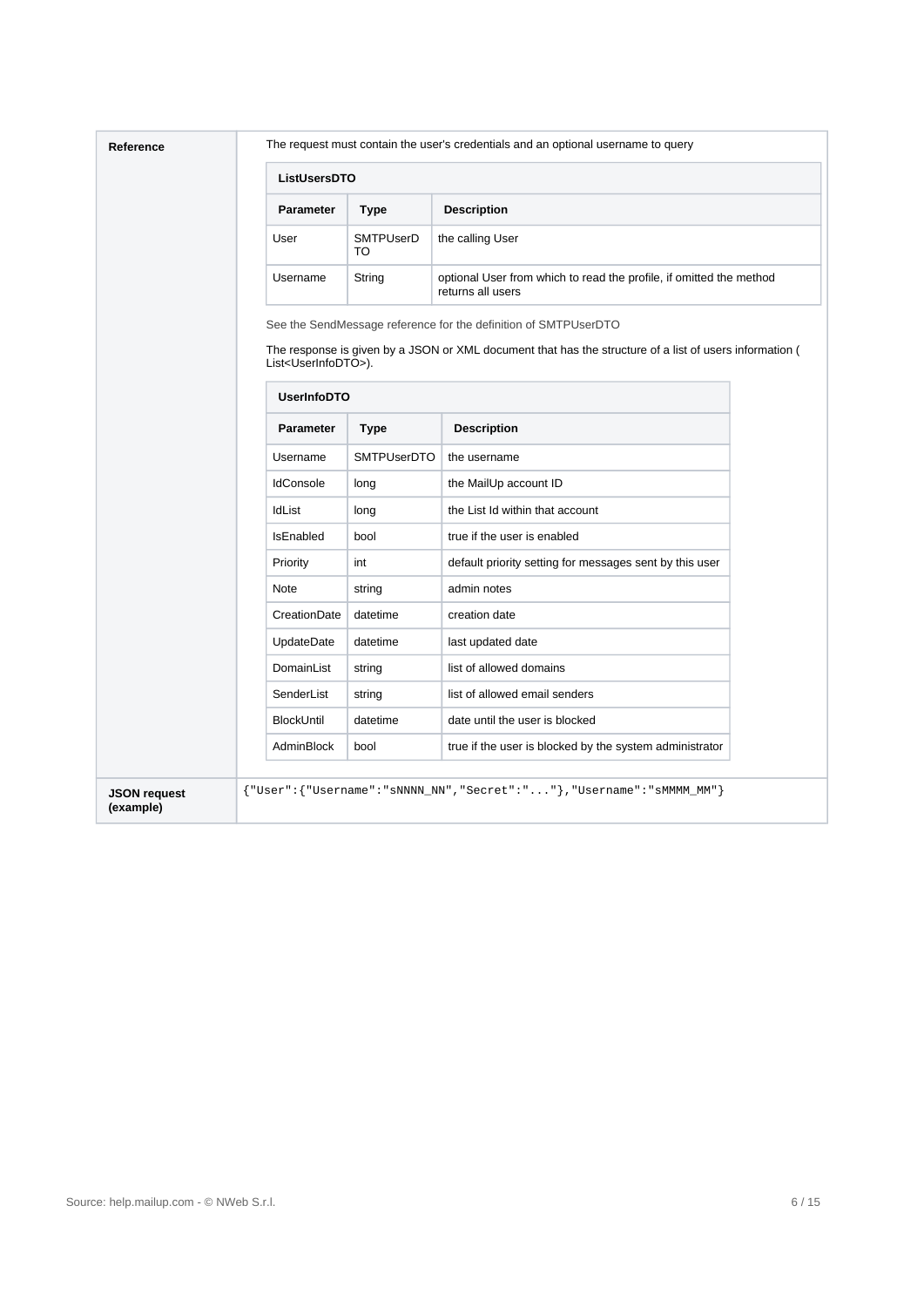| <b>JSON response</b> | Example of a successfulresponse:         |
|----------------------|------------------------------------------|
| (example)            | "Status": "done",<br>"Code": " $0$ ",    |
|                      | "Message": "Ok",                         |
|                      | "UserList":                              |
|                      |                                          |
|                      | "Username": "sMMMM_MM",                  |
|                      | "IdConsole":123,                         |
|                      | "IdList":1,                              |
|                      | "IsEnabled":true,                        |
|                      | "Priority":3,                            |
|                      | "Note" : "".                             |
|                      | "CreationDate": "2015-03-31T12:12:04",   |
|                      | "UpdateDate": "2015-03-31T12:12:34",     |
|                      | "DomainList":"",                         |
|                      | "SenderList":"",                         |
|                      | "BlockUntil": "0001-01-01T00:00:00",     |
|                      | "AdminBlock":false                       |
|                      |                                          |
|                      |                                          |
|                      |                                          |
|                      |                                          |
|                      | Example of error:                        |
|                      | $\{$                                     |
|                      | "Status": "error",<br>"Code": " $112$ ", |
|                      | "Message": "User is deleted."            |
|                      | ł                                        |
|                      |                                          |
|                      |                                          |

## <span id="page-6-0"></span>Send resources

All the send resources are accessed using SMTP+ credentials

| <b>Authentication type</b>               | <b>References</b>            | <b>Description</b>                                                                                                                                                                                     |  |
|------------------------------------------|------------------------------|--------------------------------------------------------------------------------------------------------------------------------------------------------------------------------------------------------|--|
| SMTP+ credentials in<br>the request body | <b>SMTP</b> relay<br>service | SMTP+ Username and password must be included in each request through the "User"<br>parameter inside the request body.                                                                                  |  |
|                                          |                              | "User":{"Username":"YourSmtpPlusUsername","Secret":"<br>YourSmtpPlusPassword"                                                                                                                          |  |
|                                          |                              | An error may be returned when the SMTP+ user is blocked. In this case you could use the "List<br>UserInfo" method to get more details about that user.<br>For example, there could be a billing issue. |  |

#### <span id="page-6-1"></span>**Messages**

This section includes the methods that can be used to send transactional emails.

Use **SendMessage** when you need to specify a completely different content for each message, while you can use **SendTemplate** - and use merge tags - if you want to pick the body of an existing content and simply customize some of its parts.

The two methods provide the same level of performance: pick the one that better fits your needs.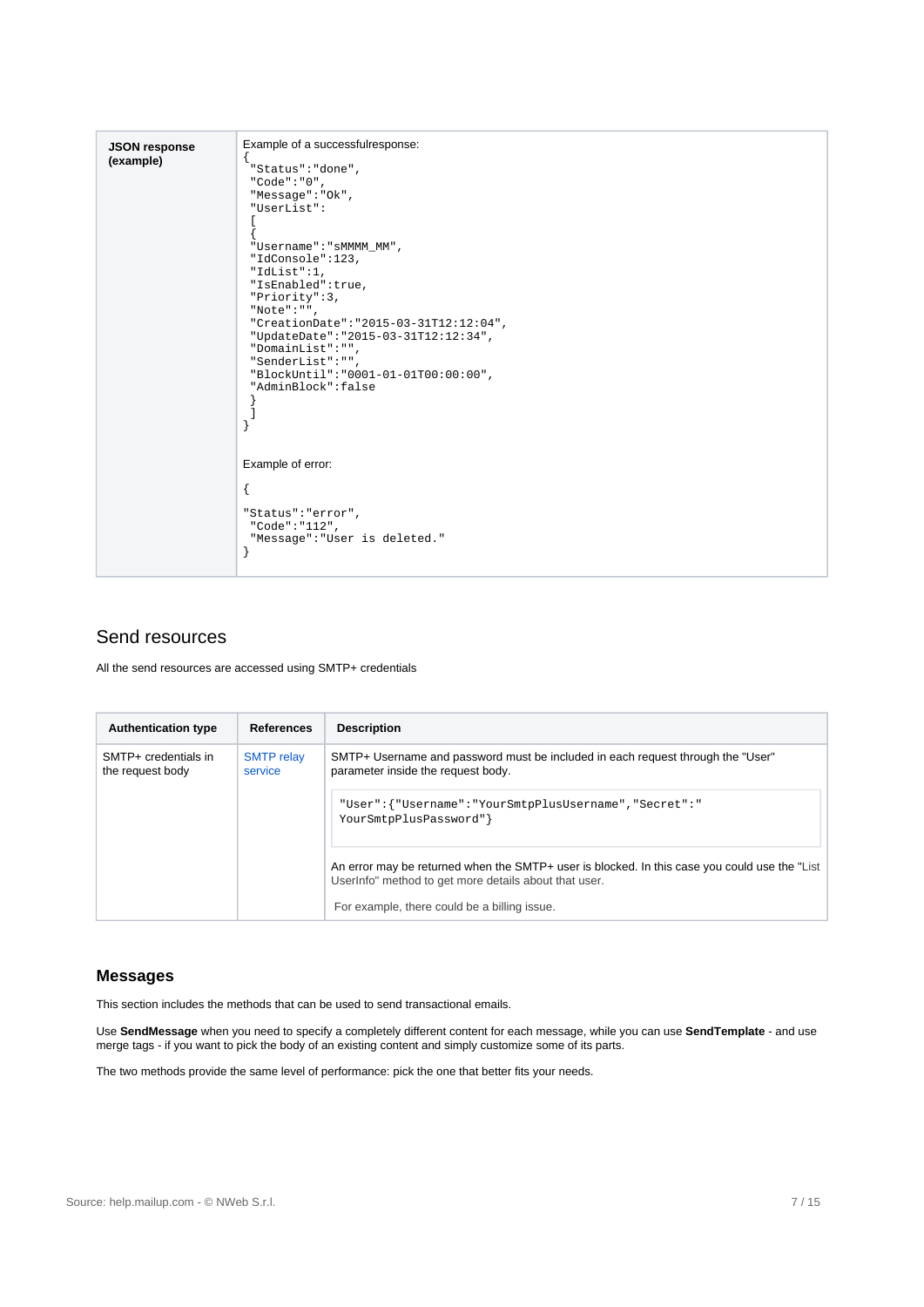## **Using a reply-to address different from the sender address**

The use of a reply-to address different from the FROM email address must be enabled by MailUp. If you need this, please contact our support team by writing an email to [support@mailup.com](mailto:support@mailup.com).

#### <span id="page-7-0"></span>**SendMessage**

| <b>Description</b>    | This method allows sending of a transactional message to multiple recipients. This method is not intended for bulk<br>mailings.       |                                                       |                                                                                                                                                     |  |  |
|-----------------------|---------------------------------------------------------------------------------------------------------------------------------------|-------------------------------------------------------|-----------------------------------------------------------------------------------------------------------------------------------------------------|--|--|
|                       | The message content is passed as input with HTML code or plain text. The message may also include<br>attachments and embedded images. |                                                       |                                                                                                                                                     |  |  |
| <b>Authentication</b> | SMTP+ credentials in the request body                                                                                                 |                                                       |                                                                                                                                                     |  |  |
| <b>HTTP Method</b>    | POST                                                                                                                                  |                                                       |                                                                                                                                                     |  |  |
| URL                   |                                                                                                                                       | https://send.mailup.com/API/v2.0/messages/sendmessage |                                                                                                                                                     |  |  |
| Reference             | The method takes as input the document JSON or XML that has the structure MessageDTO defined in the<br>tables below.                  |                                                       |                                                                                                                                                     |  |  |
|                       | MessageDTO                                                                                                                            |                                                       |                                                                                                                                                     |  |  |
|                       | <b>Parameter</b>                                                                                                                      | <b>Type</b>                                           | <b>Description</b>                                                                                                                                  |  |  |
|                       | Subject                                                                                                                               | String                                                | the subject of the message                                                                                                                          |  |  |
|                       | Html                                                                                                                                  | <b>HtmIDTO</b>                                        | HTML part of the message (specify only the HTML inside the BODY<br>tag)                                                                             |  |  |
|                       | Text                                                                                                                                  | String                                                | the plain text part of the message                                                                                                                  |  |  |
|                       | From                                                                                                                                  | EmailAddressDTO                                       | the sender's name and email address                                                                                                                 |  |  |
|                       | To                                                                                                                                    | List <emailaddress<br>DTO&gt;</emailaddress<br>       | the list of recipientsin Toheader                                                                                                                   |  |  |
|                       | Сc                                                                                                                                    | List <emailaddress<br>DTO&gt;</emailaddress<br>       | the list of recipients in Cc header                                                                                                                 |  |  |
|                       | <b>Bcc</b>                                                                                                                            | List <emailaddress<br>DTO&gt;</emailaddress<br>       | the list of recipients in Bcc                                                                                                                       |  |  |
|                       | ReplyTo                                                                                                                               | String                                                | the email address to be added into Reply-To header                                                                                                  |  |  |
|                       | CharSet                                                                                                                               | String                                                | the charset of the message body                                                                                                                     |  |  |
|                       | ExtendedHea<br>ders                                                                                                                   | List <namevalued<br>TO&gt;</namevalued<br>            | list of custom headers (only SMTP headers that are approved by<br>MailUp will be added)                                                             |  |  |
|                       | Attachments                                                                                                                           | List <messagepart<br>DTO&gt;</messagepart<br>         | list of attachments                                                                                                                                 |  |  |
|                       | EmbeddedIm<br>ages                                                                                                                    | List <messagepart<br>DTO&gt;</messagepart<br>         | list of embedded images                                                                                                                             |  |  |
|                       | <b>XSmtpAPI</b>                                                                                                                       | <b>XSmtpAPIDTO</b>                                    | the X-SMTPAPI header value, used for custom aggregations and<br>configurations.<br>You can use this parameter to overwrite, for a specific message, |  |  |
|                       |                                                                                                                                       |                                                       | some of the settings<br>that are defined at SMTP+ user level                                                                                        |  |  |
|                       | User                                                                                                                                  | SmtpUserDTO                                           | the SMTP+ user credentials: the API uses the same credentials as<br>the SMTP relay                                                                  |  |  |
|                       |                                                                                                                                       |                                                       |                                                                                                                                                     |  |  |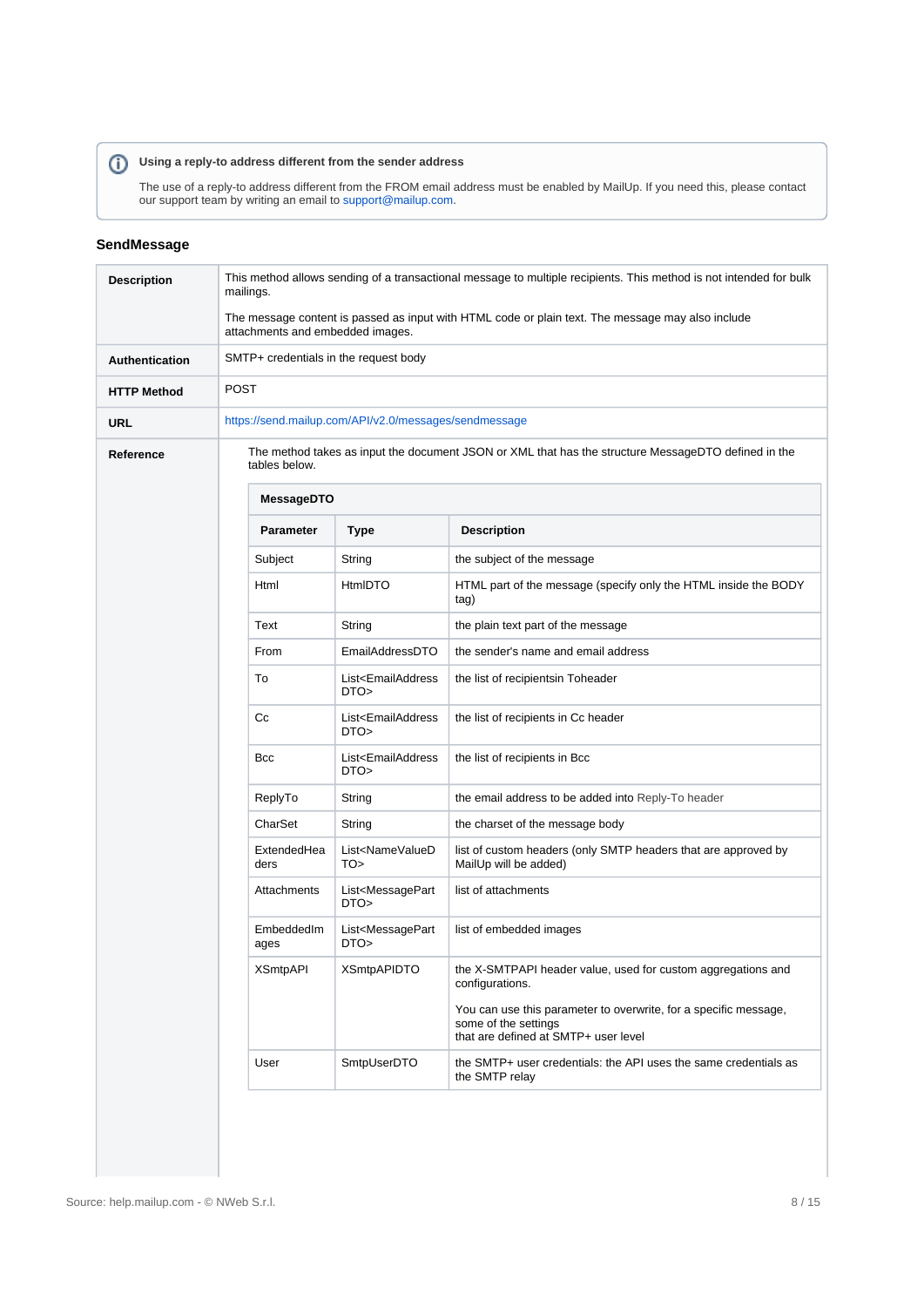| <b>HtmIDTO</b>   |             |                                    |  |
|------------------|-------------|------------------------------------|--|
| <b>Parameter</b> | <b>Type</b> | <b>Description</b>                 |  |
| DocType          | String      | the DOCTYPF directive              |  |
| Head             | String      | the head content                   |  |
| Body             | String      | the body content                   |  |
| BodyTag          | String      | the body tag, default is "< body>" |  |

| <b>EmailAddressDTO</b> |             |                    |  |
|------------------------|-------------|--------------------|--|
| <b>Parameter</b>       | <b>Type</b> | <b>Description</b> |  |
| Name                   | String      | the name           |  |
| Fmail                  | String      | the email address  |  |

#### **NameValueDTO**

| <b>Parameter</b> | <b>Type</b> | <b>Description</b>         |
|------------------|-------------|----------------------------|
| N                | String      | the name of the parameter  |
| V                | String      | the value of the parameter |

#### **MessagePartDTO**

| <b>Parameter</b> | Type          | <b>Description</b>               |
|------------------|---------------|----------------------------------|
| Filename         | String        | the file name                    |
| ContentId        | String        | the Content-Id value             |
| Body             | Array of Byte | the array of byte of the content |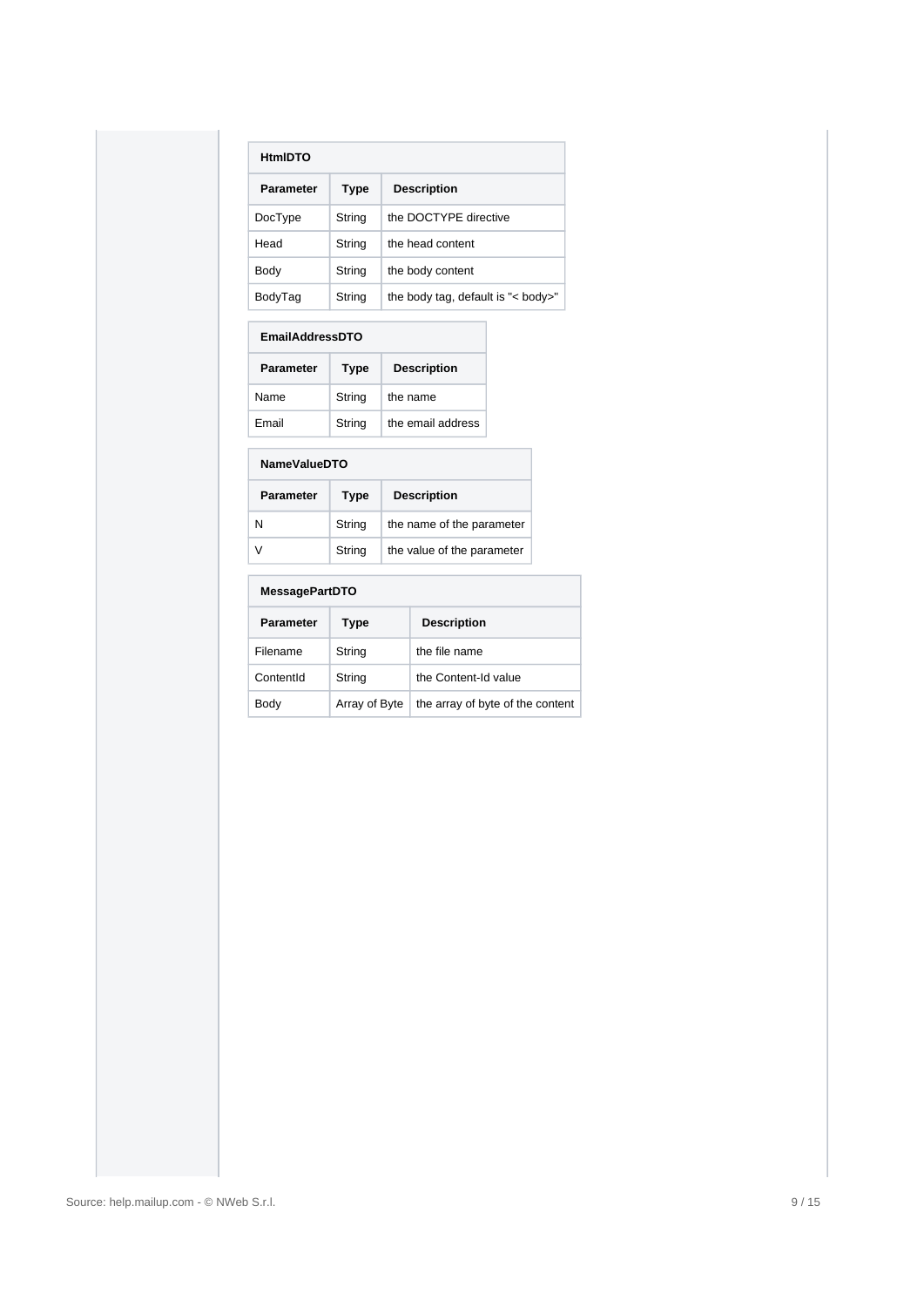| <b>XSmtpAPIDTO</b>    |                                      |                                                                                                                            |
|-----------------------|--------------------------------------|----------------------------------------------------------------------------------------------------------------------------|
| <b>Parameter</b>      | <b>Type</b>                          | <b>Description</b>                                                                                                         |
| CampaignNa<br>me      | String                               | the name used for the aggregated campaign                                                                                  |
| CampaignCo<br>de      | String                               | the campaign code which determines the aggregation                                                                         |
| Header                | Boolean                              | add or not the MailUp header to the message                                                                                |
| Footer                | Boolean                              | add or not the MailUp footer to the message                                                                                |
| ClickTracking         | Boolean                              | enable click tracking                                                                                                      |
| ViewTracking          | Boolean                              | enable view tracking                                                                                                       |
| Priority              | Integer                              | set the priority of the message (1 high - 5 low)                                                                           |
| Schedule              | <b>DateTime</b>                      | schedule date and time of when it should be sent                                                                           |
|                       |                                      | Time must be specified with the CET Time zone because it is compared<br>with our servers' time settings.                   |
|                       |                                      | Examples:                                                                                                                  |
|                       |                                      | • "Schedule": "2021-10-06T17:35+02:00" (with Daylight Saving Time)<br>• "Schedule": "2021-12-25T17:35+01:00" (without DST) |
|                       |                                      | Please note that an immediate sendout is done if the specified scheduling<br>is before the current date time               |
| DynamicFiel<br>ds     | List <namevalu<br>eDTO</namevalu<br> | list of merge tags and recipient fields                                                                                    |
| CampaignRe<br>port    | String                               | name of the aggregated campaign report                                                                                     |
| SkipDynamic<br>Fields | <b>Boolean</b>                       | skip merge tags evaluation                                                                                                 |

| <b>SmtpUserDTO</b> |             |                    |
|--------------------|-------------|--------------------|
| <b>Parameter</b>   | <b>Type</b> | <b>Description</b> |
| Username           | String      | username           |
| Secret             | String      | password           |

| <b>SendResponseDTO</b> |             |                                                     |  |
|------------------------|-------------|-----------------------------------------------------|--|
| <b>Parameter</b>       | <b>Type</b> | <b>Description</b>                                  |  |
| <b>Status</b>          | String      | the status of the response can be "done" or "error" |  |
| Code                   | String      | the result code (see the Error Code table)          |  |
| Message                | String      | the result message                                  |  |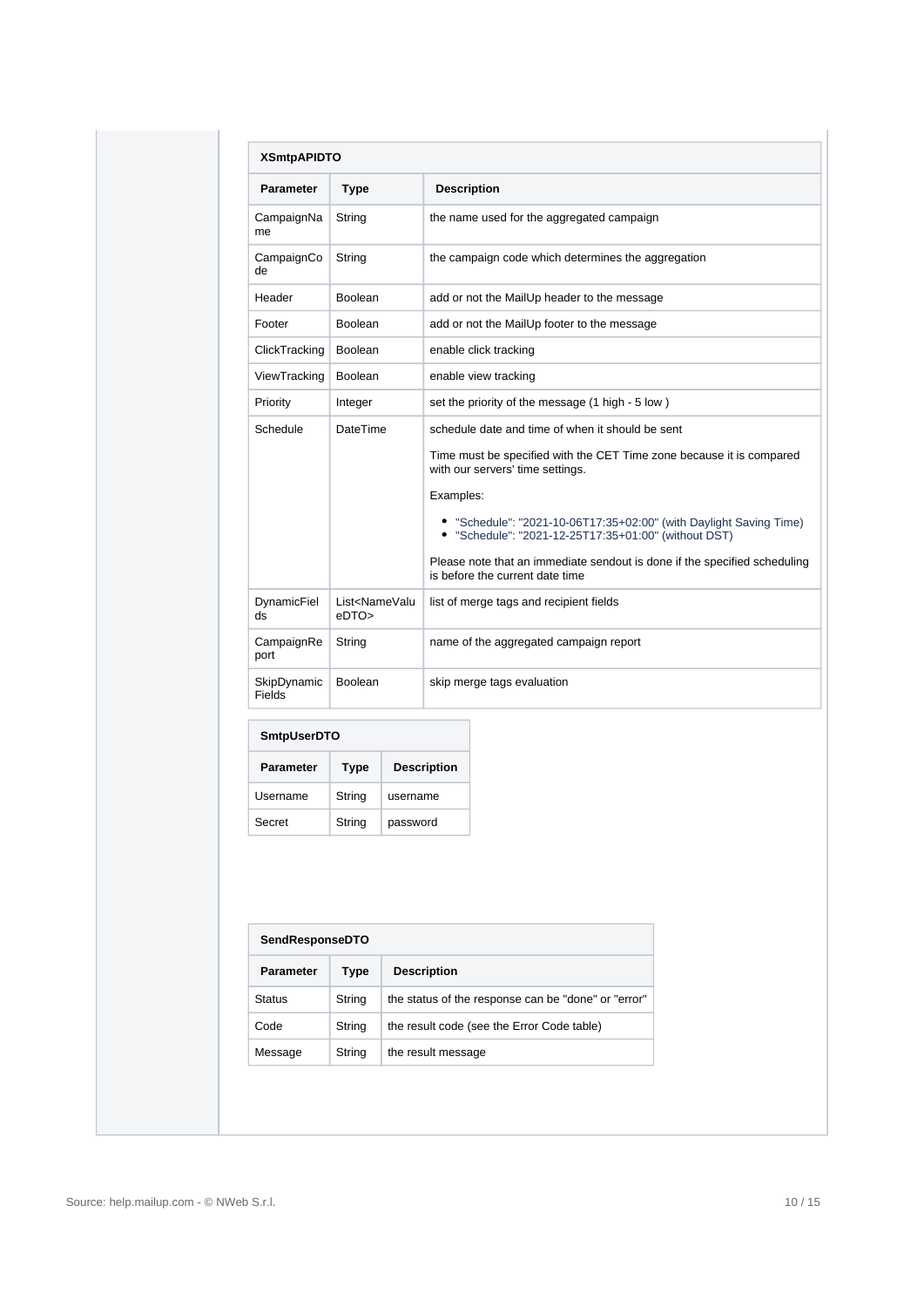| <b>JSON request</b><br>(example)  | {<br>$"Html"$ :<br>"DocType":null,<br>"Head":null,<br>"Body":" <div>Hello Mr. [firstname] [lastname] !!!</div><br><img width='\"600\"&lt;br'/> height=\"397\" src=\"cid:img001\">",<br>"BodyTag": " <body>"<br/><math>\}</math>,<br/>"Text": "Hello world!!!",<br/>"Subject": "Hello friend!",<br/><math display="block">"From": \{\text{"Name": "Test User", "Email": "test@main!up.it"\},</math><br/>"To": [{"Name": "Massimo", "Email": "info@mailup.it"}],<br/>"<math>Cc</math>": [],<br/><math>"Bcc" : []</math>,<br/>"ReplyTo":null,<br/>"CharSet": "utf-8",<br/>"ExtendedHeaders": null,<br/>"Attachments": null,<br/>"EmbeddedImages":<br/><math>\mathbf{L}</math><br/>"Filename":"Image.jpg",<br/>"ContentId":"img001",<br/>"Body":""<br/>Ι,<br/>"XSmtpAPI":<br/>"CampaignName": "Test Campaign",<br/>"CampaignCode": "1001",<br/>"Header":false,<br/>"Footer":true,<br/>"ClickTracking":null,<br/>"ViewTracking":null,<br/>"Priority": null,<br/>"Schedule": "2021-09-14T17:58+02:00",<br/>"DynamicFields": [{"N":"firstname","V":"Mario"}, {"N":"lastname","V":"Rossi"}],<br/>"CampaignReport": null,</body> |
|-----------------------------------|-------------------------------------------------------------------------------------------------------------------------------------------------------------------------------------------------------------------------------------------------------------------------------------------------------------------------------------------------------------------------------------------------------------------------------------------------------------------------------------------------------------------------------------------------------------------------------------------------------------------------------------------------------------------------------------------------------------------------------------------------------------------------------------------------------------------------------------------------------------------------------------------------------------------------------------------------------------------------------------------------------------------------------------------------------------------------------------------------------------------------|
|                                   | "SkipDynamicFields":null<br>$\}$ ,<br>"User": { "Username": "sNNNNN_NN", "Secret": "" }                                                                                                                                                                                                                                                                                                                                                                                                                                                                                                                                                                                                                                                                                                                                                                                                                                                                                                                                                                                                                                 |
| <b>JSON response</b><br>(example) | Example of a successful response:<br>$\{$<br>"Status": "done",<br>"Code":"0",<br>"Message": "Ok"<br>$\big\}$<br>Example of error:<br>$\{$<br>"Status": "error",<br>"Code":"102",<br>"Message": "The operation is not authorized."<br>ł                                                                                                                                                                                                                                                                                                                                                                                                                                                                                                                                                                                                                                                                                                                                                                                                                                                                                  |

<span id="page-10-0"></span>**SendTemplate**

A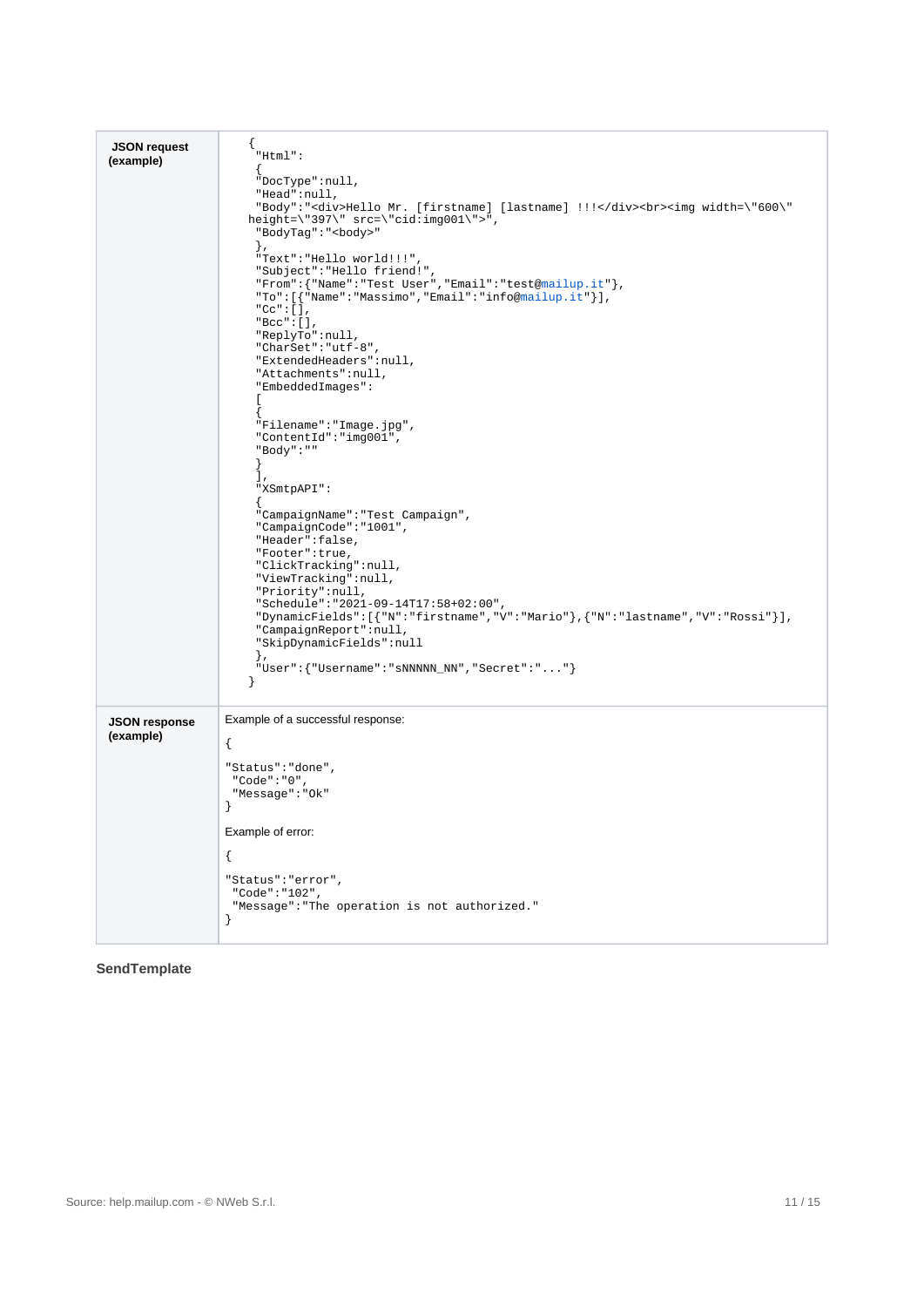| <b>Description</b> | This method allows sending of a transactional message to multiple recipients, taking advantage of placeholders to<br>customize content. This method is not intended for bulk mailings.<br>The message content (both HTML body and plain text) is obtained by specifying the unique ID of a message<br>previously created and stored in the MailUp admin console.<br>The message may also include attachments and embedded images.<br>Only <b>lowercase</b> placeholders must be used in the referenced messages. If you use capital letters (e.g.<br>"Dear [FirstName]", the text is not replaced |
|--------------------|---------------------------------------------------------------------------------------------------------------------------------------------------------------------------------------------------------------------------------------------------------------------------------------------------------------------------------------------------------------------------------------------------------------------------------------------------------------------------------------------------------------------------------------------------------------------------------------------------|
| Authentication     | SMTP+ credentials in the request body                                                                                                                                                                                                                                                                                                                                                                                                                                                                                                                                                             |
| <b>HTTP Method</b> | <b>POST</b>                                                                                                                                                                                                                                                                                                                                                                                                                                                                                                                                                                                       |
| URL                | https://send.mailup.com/API/v2.0/messages/sendtemplate                                                                                                                                                                                                                                                                                                                                                                                                                                                                                                                                            |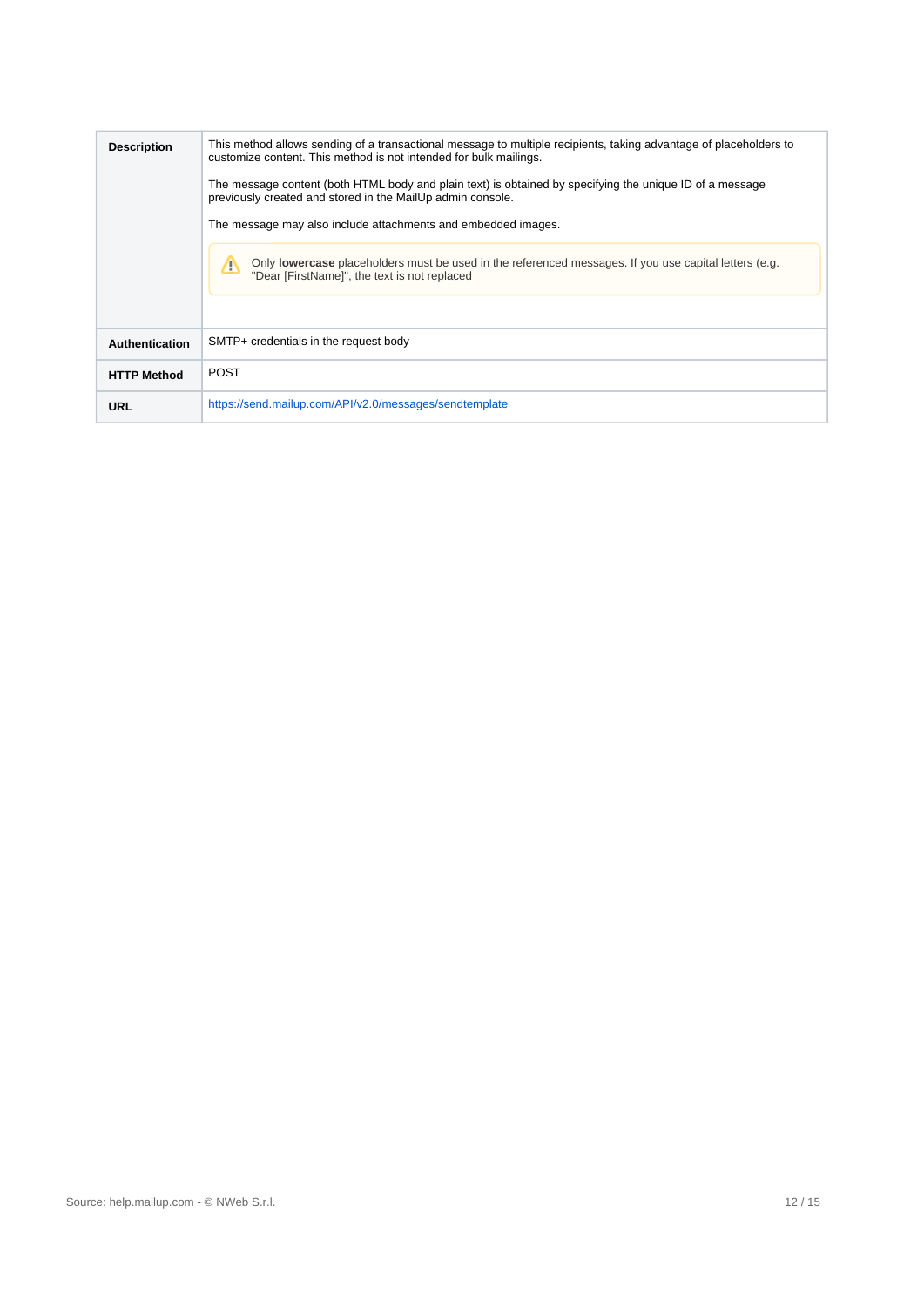| <b>Parameter</b>    | <b>Type</b>                                   | <b>Description</b>                                                                                                                                                                                              |
|---------------------|-----------------------------------------------|-----------------------------------------------------------------------------------------------------------------------------------------------------------------------------------------------------------------|
| Subject             | String                                        | the subject of the message                                                                                                                                                                                      |
| TemplateId          | Integer                                       | Numeric ID of the MailUp message whose content has to be used. It only<br>accepts messages that belong to the same List in which the SMTP+ user was<br>created                                                  |
| From                | EmailAddre<br>ssDTO                           | the sender's name and email address                                                                                                                                                                             |
| To                  | List <email<br>AddressDT<br/>O&gt;</email<br> | the list of recipientsin Toheader                                                                                                                                                                               |
| Cc                  | List <email<br>AddressDT<br/>O&gt;</email<br> | the list of recipients in Cc header                                                                                                                                                                             |
| <b>Bcc</b>          | List <email<br>AddressDT<br/>O&gt;</email<br> | the list of recipients in Bcc                                                                                                                                                                                   |
| ReplyTo             | String                                        | the email address to be added into Reply-To header                                                                                                                                                              |
| CharSet             | String                                        | the charset of the message body                                                                                                                                                                                 |
| ExtendedHe<br>aders | List <name<br>ValueDTO&gt;</name<br>          | list of custom headers (only SMTP headers that are approved by MailUp will be<br>added)                                                                                                                         |
| Attachments         | List <messa<br>gePartDTO&gt;</messa<br>       | list of attachments                                                                                                                                                                                             |
| Embeddedl<br>mages  | List <messa<br>qePartDTO&gt;</messa<br>       | list of embedded images                                                                                                                                                                                         |
| <b>XSmtpAPI</b>     | <b>XSmtpAPI</b><br><b>DTO</b>                 | the X-SMTPAPI header value, used for custom aggregations and configurations<br>You can use this parameter to overwrite, for a specific message, some of the<br>settings<br>that are defined at SMTP+ user level |
| User                | SmtpUserD<br>TO                               | the SMTP+ user credentials                                                                                                                                                                                      |

| <b>SendResponseDTO</b> |                                                     |  |
|------------------------|-----------------------------------------------------|--|
| Type                   | <b>Description</b>                                  |  |
| String                 | the status of the response can be "done" or "error" |  |
| String                 | the result code (see the Error Code table)          |  |
| String                 | the result message                                  |  |
|                        |                                                     |  |